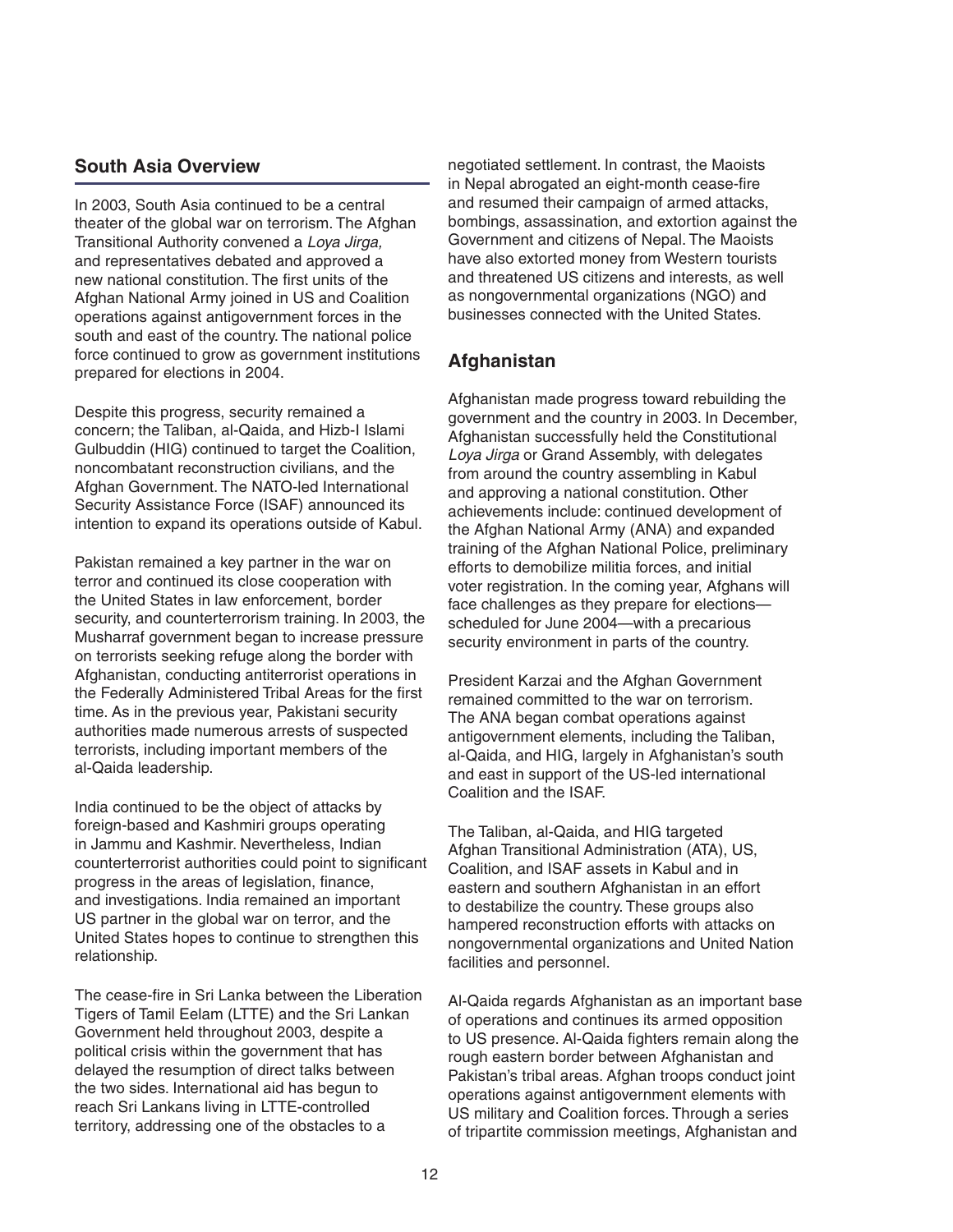Pakistan have also made significant progress in sharing information and coordinating their efforts to improve security along the border.

Afghanistan is a party to 11 of the international conventions and protocols relating to terrorism.

#### **India**

The Indian Government remained steadfast in its desire to combat terrorism in 2003 and has worked closely with the United States in this regard. For example, several hundred Indian law enforcement officials participated in training as part of the Antiterrorism Assistance program. During the year, the Indian Government also moved to strengthen its international cooperation in curbing terrorism financing. In January, the Parliament enacted an anti-money laundering law that provides the legal basis for establishing a financial intelligence unit to monitor suspect transactions.

In March, the Indian Government announced that 32 terrorist organizations had been listed under the Prevention of Terrorism Act and, in July, informed Parliament that 702 persons had been arrested under the Act.

The Indian Government stepped up its efforts to counter the activities of various groups. In the states of Jammu and Kashmir, killings of civilians by foreign-based and Kashmiri militant groups continued and included the murder of numerous political leaders and party workers. The Indian Government asserted that Lashkar-i-Tayyiba and Jaish-e-Mohammed were behind a number of high-profile attacks in the state, which included the massacre of 24 Hindu civilians in southern Kashmir in March and an attack on 17 October outside the Chief Minister's residence compound in Srinagar.

Attacks took place in other parts of the country as well. Indian police said they had captured or killed all of the individuals responsible for the twin bombings on 25 August in Mumbai that left 53 dead and 160 injured. The Indian Government asserted that the responsible individuals were associated with Lashkar-i-Tayyiba. The People's War Group—a Maoist "Naxalite" organization—claimed responsibility for a car-bomb attack in October



An Indian man looks at buildings destroyed by a car-bomb blast at Zahir Bazzar in Mumbai, 25 August 2003, that killed 45 persons and wounded 155.



Indian pedestrians observe the wreckage of a car destroyed in a bomb blast that killed 52 persons near the Gateway of India in Mumbai, 25 August 2003.

that seriously injured Chandrababu Naidu, chief minister of Andhra Pradesh.

India is a party to all 12 of the international conventions and protocols relating to terrorism.

### **Nepal**

The Government of Nepal in 2003 strongly supported US counterterrorism activities and was responsive to multilateral efforts to police international terrorism. On 25 April 2003, Nepal signed an agreement with the US Government to establish an antiterrorism assistance program. Nepal's primary focus, however, remained the Maoist insurgency, active in Nepal since February 1996.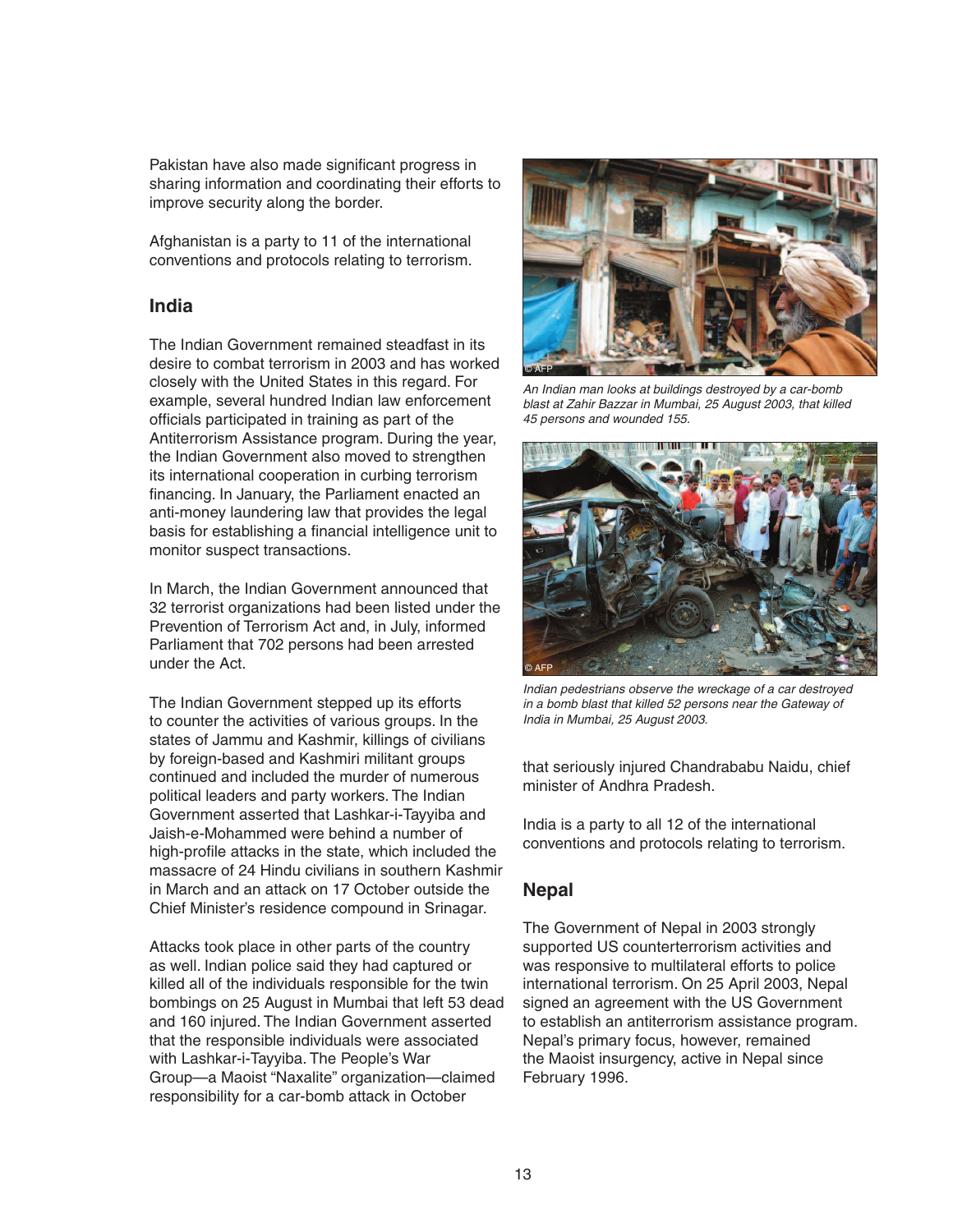The Maoist insurgency poses a continuing threat to US citizens and property in Nepal. Repeated anti-US rhetoric and actions suggest the Maoists view US support for Kathmandu as a key obstacle to their goal of establishing a doctrinaire communist dictatorship. After they unilaterally withdrew from a seven-month cease-fire on 27 August, the Maoists resumed full-scale hostilities. Since then, the Maoists have been responsible for the deaths of an estimated 259 civilians and 305 government security forces. The Government says that Nepalese security forces have arrested thousands of suspected Maoists and killed more than 1,000 during the year. As part of their program, the Maoists have threatened attacks against USsponsored NGOs and have sought to extort money from Westerners to raise funds for their insurgency. The Maoists' public statements have criticized the United States, the United Kingdom, and India for providing security assistance to Nepal.

Limited government finances, weak border controls, and poor security infrastructure have made Nepal a convenient logistic and transit point for some outside militants and international terrorists. The country also possesses a number of relatively soft targets that make it a potentially attractive site for terrorist operations. Security remains weak at many public facilities, including the Tribhuvan International Airport in Kathmandu, but the United States and others are actively working with the Government to improve this situation.

Nepal is a party to five of the 12 international conventions and protocols relating to terrorism and is a signatory to the Convention for the Suppression of Terrorist Bombings.

### **Pakistan**

Pakistan continues to be one of the United States' most important partners in the global coalition against terrorism. President Musharraf has himself been the target of terrorist violence, narrowly escaping two assassination attempts in late 2003. US assistance supported Pakistan's efforts to establish a government presence along the Pakistan-Afghanistan border and eliminate terrorist safehavens. Pakistan continued operations in the autonomous Federally Administered Tribal Areas, capturing and killing a number of terrorist operatives.



Pakistan President Pervez Musharraf meets with US Secretary of State Colin Powell in Washington, DC, 25 June 2003.



Pakistani paramedical staff assist a police officer injured during an attempted suicide bomb attack on Pakistan's President Pervez Musharraf in Rawalpindi, 25 December 2003.



Pakistani army officials remove a damaged car at the site of the attempted suicide bomb attack on Pakistan's President Pervez Musharraf, 25 December 2003.